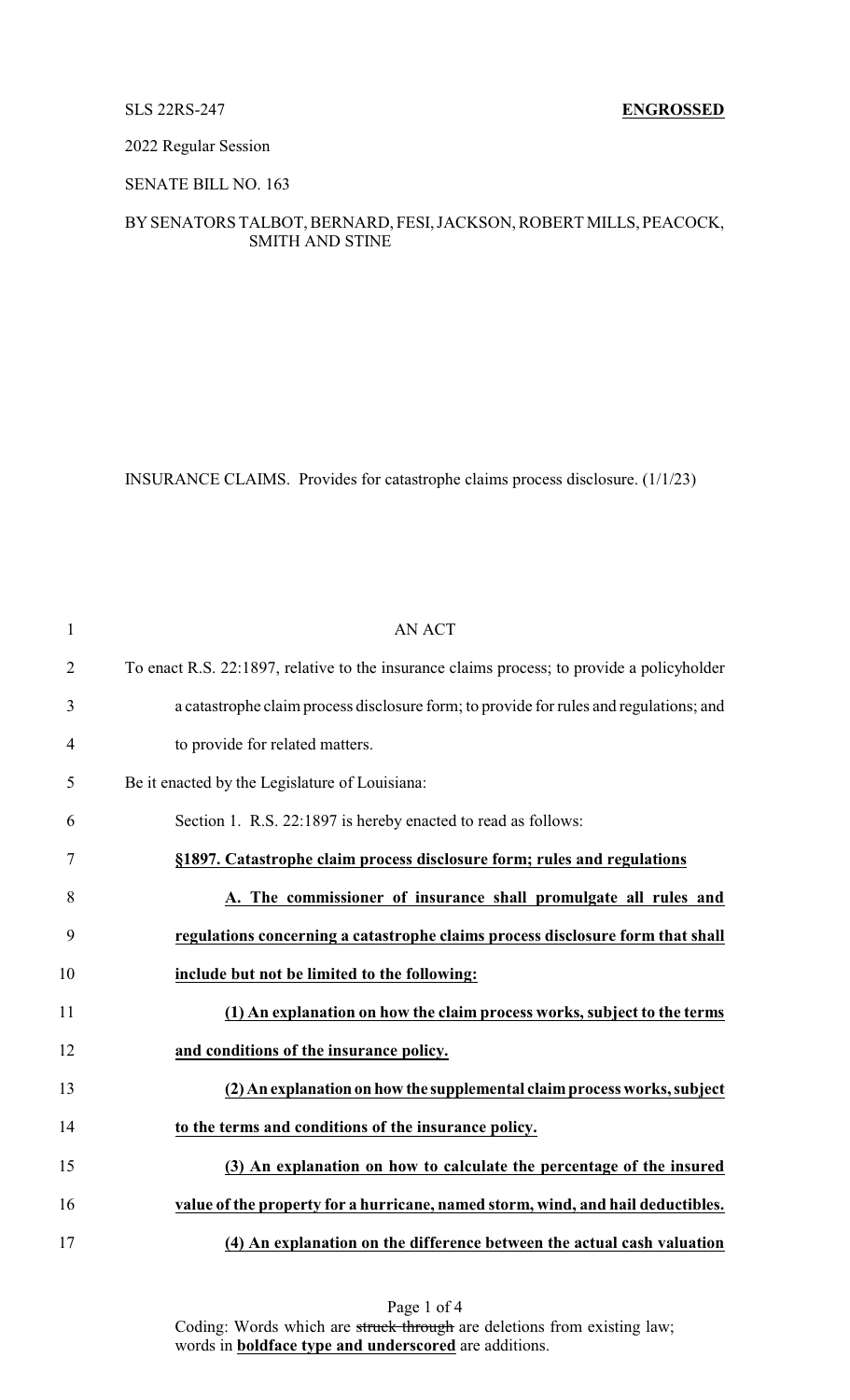| $\mathbf{1}$   | and the replacement cost valuation.                                                |
|----------------|------------------------------------------------------------------------------------|
| $\overline{2}$ | (5) The rights and protections a policyholder has under state law.                 |
| 3              | (6) An explanation on the duties a policyholder has in order to settle an          |
| 4              | insurance claim.                                                                   |
| 5              | (7) An explanation of what a policyholder needs to properly document               |
| 6              | an insurance claim.                                                                |
| 7              | (8) An explanation of the procedure a policyholder must follow to file a           |
| 8              | complaint with the department if the policyholder is not satisfied with either the |
| 9              | claim process or the claim settlement.                                             |
| 10             | (9) An explanation to let a policyholder know that if a policyholder files         |
| 11             | an insurance claim for damages to a property that has a mortgage loan, the         |
| 12             | policyholder needs to immediately notify the lender or mortgage servicer for       |
| 13             | that property to let the lender or servicer know an insurance claim has been       |
| 14             | filed.                                                                             |
| 15             | (10) An explanation to let a policyholder know that if a policyholder              |
| 16             | receives an insurance settlement for damages on a property that has a mortgage     |
| 17             | loan, the policyholder may need to contact the lender or servicer for that         |
| 18             | property, as the lender or mortgage servicer may be a named payee on the           |
| 19             | check, and if so, the policyholder will need the lender or mortgage servicer to    |
| 20             | endorse the check in order to receive the funds.                                   |
| 21             | (11) The process for filing a complaint with the Office of Financial               |
| 22             | Institutions if there is any dissatisfaction with how the lender or mortgage       |
| 23             | servicer handled the disbursement of the insurance proceeds.                       |
| 24             | B.(1) If the governor declares a state of emergency pursuant to R.S.               |
| 25             | 29:724, an insurer settling a property insurance claim that arises out of a state  |
| 26             | of emergency shall send to a policyholder filing a property insurance claim, the   |
| 27             | catastrophe claim process disclosure form promulgated by the commissioner.         |
| 28             | (2) The insurer shall send the catastrophe claim process disclosure form           |
| 29             | to the policyholder no later than the initial investigation of the claim by an     |

Page 2 of 4 Coding: Words which are struck through are deletions from existing law; words in **boldface type and underscored** are additions.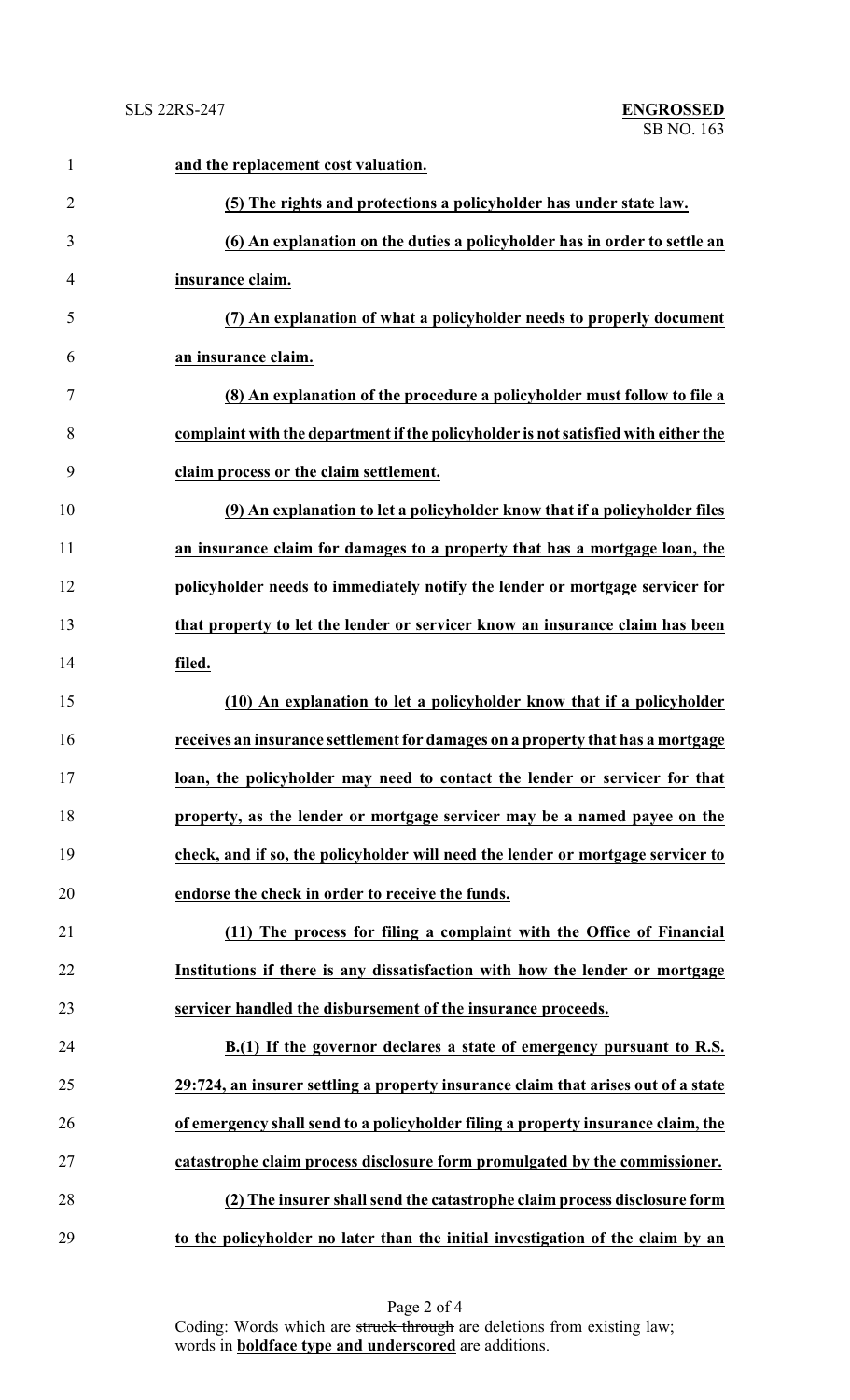|            | adjuster. The disclosure form may be sent by United States mail, electronic                                                                                                                                                                                                                                    |
|------------|----------------------------------------------------------------------------------------------------------------------------------------------------------------------------------------------------------------------------------------------------------------------------------------------------------------|
|            | delivery, or hand delivery.                                                                                                                                                                                                                                                                                    |
|            | C. Nothing in this Section shall be construed to provide any policyholder                                                                                                                                                                                                                                      |
|            | with a civil cause of action.                                                                                                                                                                                                                                                                                  |
|            | Section 2. This Act shall become effective on January 1, 2023.                                                                                                                                                                                                                                                 |
|            | The original instrument and the following digest, which constitutes no part<br>of the legislative instrument, were prepared by Beth O'Quin.                                                                                                                                                                    |
|            | <b>DIGEST</b><br>Talbot<br>2022 Regular Session<br>SB 163 Engrossed                                                                                                                                                                                                                                            |
|            |                                                                                                                                                                                                                                                                                                                |
| following: | Proposed law requires the commissioner to promulgate certain rules and regulations relative<br>to a catastrophe claim process disclosure form that includes but is not limited to the                                                                                                                          |
| (1)        | Explains how the claim process works, subject to the terms and conditions of the<br>insurance policy.                                                                                                                                                                                                          |
| (2)        | Explains how the supplemental claim process works, subject to the terms and<br>conditions of the insurance policy.                                                                                                                                                                                             |
| (3)        | Explains how to calculate the percentage of the insured value of the property for a<br>hurricane, named storm, wind, and hail deductibles.                                                                                                                                                                     |
| (4)        | Explains the differences between the actual cash valuation and the replacement cost<br>valuation.                                                                                                                                                                                                              |
| (5)        | The rights and protections a policyholder has under state law.                                                                                                                                                                                                                                                 |
| (6)        | Explains the duties a policyholder has in order to settle an insurance claim.                                                                                                                                                                                                                                  |
| (7)        | Explains the procedure for a policyholder to properly document an insurance claim.                                                                                                                                                                                                                             |
| (8)        | Explains how a policyholder can file a complaint with the department if the<br>policyholder is not satisfied with either the claim process or the claim settlement.                                                                                                                                            |
| (9)        | Explains to the policyholder that if he has a mortgage loan and he filed an insurance<br>claim on that property, the policyholder needs to immediately notify the lender or<br>mortgage services that a claim was filed.                                                                                       |
| (10)       | Explains to the policyholder that if he has a mortgage loan and he received an<br>insurance settlement check that the policyholder needs to contact his lender or<br>mortgage servicer as the lender or mortgage servicer may need to endorse the check<br>in order for the policyholder to receive the funds. |
| (11)       | Provides a process for filing a complaint with the Office of Financial Institutions if<br>there is any dissatisfaction with how the lender or mortgage servicer handled the<br>disbursements of the insurance proceeds.                                                                                        |
|            | Proposed law provides that if the governor declares a state of emergency, requires insurers<br>settling a property insurance claim that arises out of a state of emergency to send the<br>policyholder who files a property insurance claim, the catastrophe claim process disclosure                          |
|            | Page 3 of 4<br>Coding: Words which are struck through are deletions from existing law;                                                                                                                                                                                                                         |

words in **boldface type and underscored** are additions.